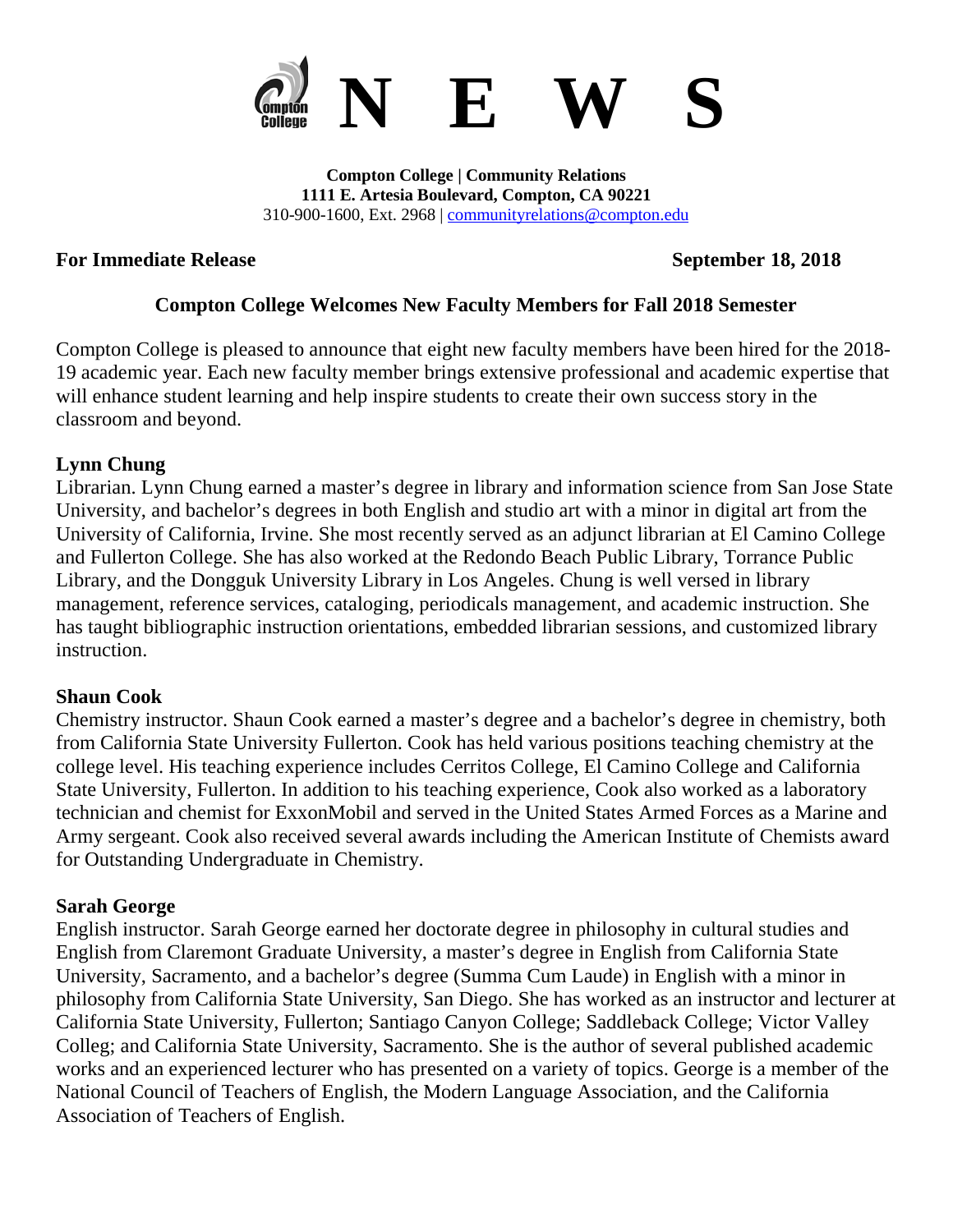# **Citlali Gonzales**

Guided Pathways Counselor/CalWORKs. Citlali Gonzales earned a master's degree in counseling psychology with a concentration in school counseling from the University of San Francisco, and a bachelor's degree in sociology with a minor in ethnic studies from Santa Clara University. Gonzales most recently worked as an adjunct counselor at Compton College, Chaffey College, Pasadena City College, and Rio Hondo Community College. She also has experience as a guidance counselor and activities director at Downtown College Preparatory High School in San Jose, Calif., and served as Upward Bound program assistant at the University of California, Riverside.

## **Susan Johnson**

English instructor. Susan Johnson earned both a master's degree in English and bachelor's degree in English (Cum Laude) from California State University, Fullerton, and an associate degree with honors from Rancho Santiago College in Santa Ana, Calif. Johnson has experience teaching a variety of topics including introduction to literary forms, critical thinking, freshman composition, preparation for college writing, writing fundamentals, and introduction to reading skills. She has worked as an adjunct English instructor at El Camino College, the Los Angeles Community College District campuses, Cerritos College, Mt. San Antonio College, and Santa Ana College. She is a member of the California Association of Teachers of English.

## **Evan Skorka**

Mathematics instructor. Evan Skorka earned both a master's degree and a bachelor's degree (Cum Laude) in mathematics from the University of California, Irvine. He has previously worked as an instructor of mathematics at El Camino College Compton Center and Rio Hondo College. Courses Skorka has taught include basic mathematics, basic accelerated mathematics, pre-algebra, general educational algebra, elementary algebra, intermediate algebra, college algebra, statistics, trigonometry, and pre-calculus. Skorka also served as interim mathematics professor at Compton College assisting with the collection, analysis and input of Student Learning Outcomes data.

# **Michael Van Overbeck**

Machine Tool Technology instructor. Michael Van Overbeck earned a bachelor's degree in fine arts/3D media (metal, wood and fiber) from California State University, Long Beach, and an associate degree in cabinet and fine woodworking from El Camino College. He worked at El Camino College more than 20 years as tool room and instructional equipment attendant while earning his degrees. He has also taught life drawing and painting for El Camino College Community Education. Overbeck owns and operates a fabrication business featuring custom-made designs.

#### **Lynda Wilkerson**

Cosmetology instructor. Lynda Wilkerson earned both a master's degree in education and a bachelor's degree in career and technical studies from California State University, San Bernardino, and an associate degree in liberal studies from Fullerton College. She holds a California cosmetology and barber license, a cosmetology instructor training certificate, and master degree and designated subjects Career and Technical Education (CTE) credential. She has more than 17 years of professional experience in the cosmetology industry. Her teaching experience as an adjunct instructor includes intermediate and advanced cosmetology at El Camino College, cosmetology skin care and esthetics at Golden West College, and advanced cosmetology at Cerritos College.